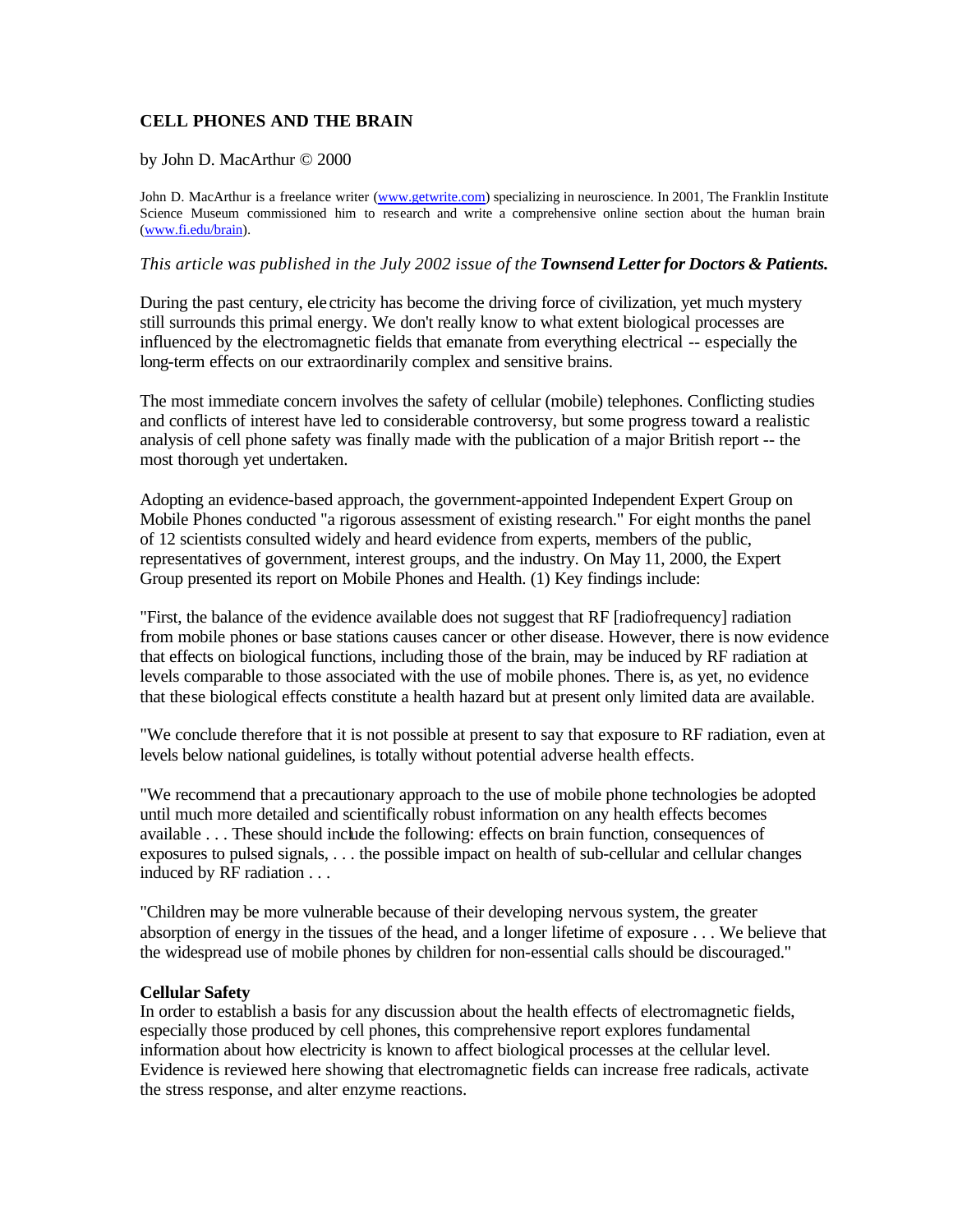Important new findings about the electrical nature of the brain and DNA are discussed. Also mentioned are several recent studies that may represent pieces to the neurodegeneration puzzle.

Current safety guidelines for cell phones assume no harmful effects as long as the microwave radiation they emit does not cause heating of body tissue. Exposure limits are intended to protect us only from excessive temperatures caused by absorption of energy -- a known danger linked to the intensity of radiofrequency microwaves.

But intensity and temperature are not the only considerations. Living cells also respond in nonthermal ways to the low frequency magnetic fields produced by cell phones. Consequently, bioeffects can occur at intensities well below the established safety threshold. Much of the new research is now focusing on these subtler cellular effects.

# **HOW ELECTRICITY AFFECTS BIOLOGY**

## **Electromagnetic Fields and Free Radicals**

The mechanism by which an external electromagnetic field (EMF) interacts with an internal biological process is thought to be through the action of free radicals. These are highly reactive atoms whose unpaired electrons initiate chemical chain reactions that damage cells.

At its most fundamental level, biology is physics. During all biochemical reactions, bonds between atoms are constantly breaking and reforming. The atoms in a chemical bond share a pair of electrons whose opposite spins create a magnetic attraction. When a chemical bond breaks, each atom reclaims its electron and briefly becomes a free radical -- until it pairs up with another atomic partner whose electron has an opposite spin.

The magnetic field component of an external EMF can delay this "recombination rate" of free radical pairs. In other words, magnetic fields cause radicals to stay free longer. Although measured in nanoseconds, this extra time gives them the potential to do more damage.

Ongoing research by a team of chemists at the University of Ottawa has shown that magnetic fields increase the average concentration of free radicals, lengthen their lifetime, and enhance the probability of radical reactions with cellular components. (2)

Although free radicals are a normal part of metabolism and play a vital role in many biochemical processes, the body must keep them under control. An increase in free radicals can affect various cellular and physiological processes, including gene expression, release of calcium from intracellular storage sites, cell growth, and cell death. The actual effects, however, can vary from individual to individual and may depend on one's nutritional status and the availability of dietary antioxidants.

#### **Antioxidants**

Because free radicals cause oxidation reactions which damage cells, the body removes them with antioxidants, molecules that readily donate their electrons to neutralize free radicals. These include potent antioxidant enzymes manufactured in the body, as well as vital antioxidants obtained from food.

A major study involving 3,385 Japanese-American men from the Honolulu-Asia Aging Study reinforces the value of antioxidants for the brain. Elderly men who took both vitamin C and E supplements had an 88% reduction in the frequency of vascular dementia, compared with men who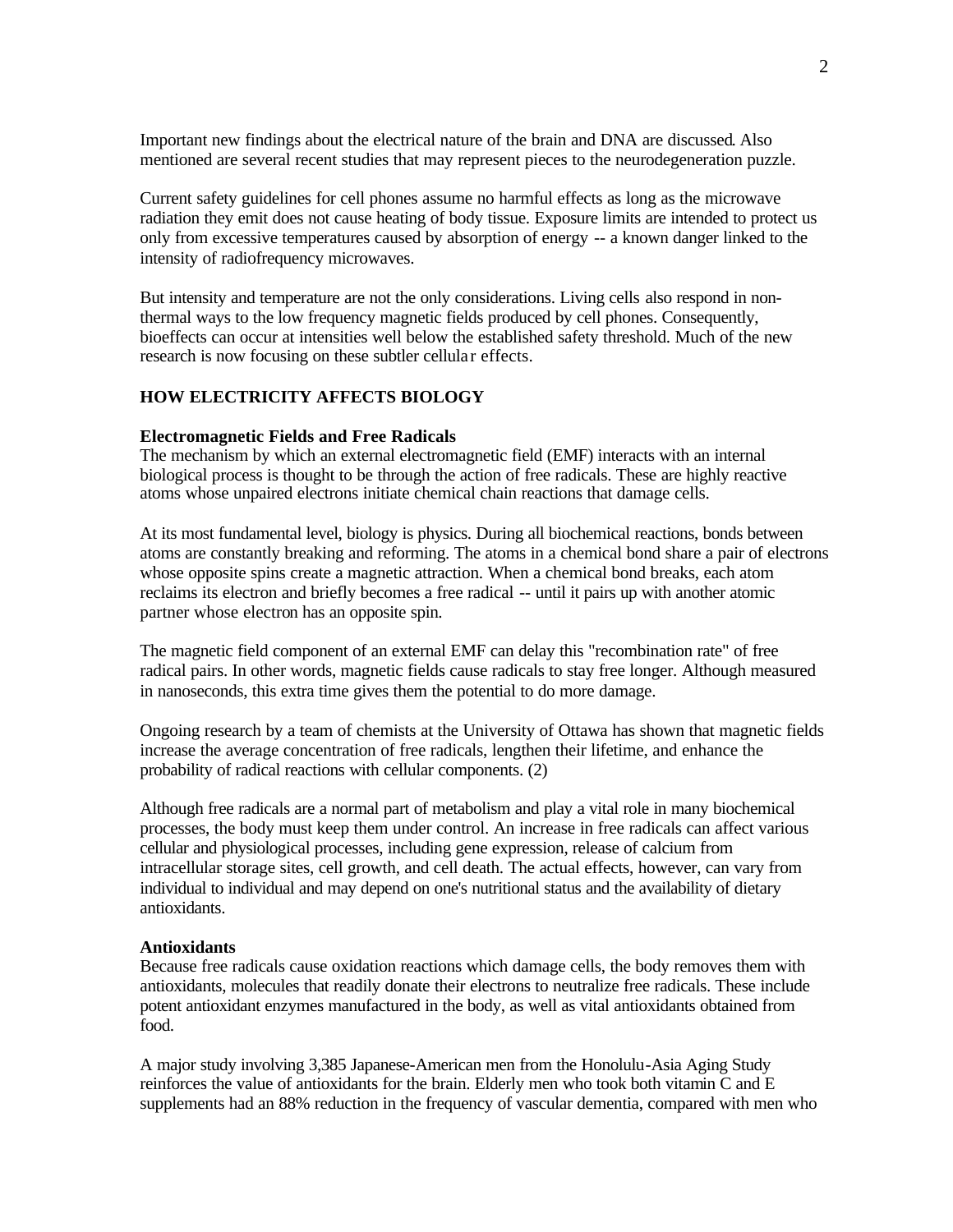did not take the supplements. The protective effect was substantially greater in men who reported long-term use of both vitamins.

Regarding the mechanism of the protective effect, Dr. Kamal H. Masaki, of the Honolulu Heart Program, and co-authors say that the study results support "hypothesized roles for cellular and molecular oxidative injury in the pathogenesis of brain aging and neurodegenerative diseases, including Alzheimer's dementia and Parkinson's dementia, and vascular dementia." (3)

# **EMFs and DNA**

Several studies by Henry Lai and Narendra Singh at the University of Washington's Bioelectromagnetics Research Laboratory have shed new light on the biological effects of electromagnetic fields. DNA damage (single - and double-strand breaks) was observed in the brain cells of rats exposed for two hours to a 60 Hz (cycles per second) magnetic field -- the kind generated by household electric currents. This same type of DNA damage also occurred after a twohour exposure to radiofrequency microwaves at power levels considered safe.

The researchers then found that this EMF-induced DNA damage could be blocked by treating the rats with antioxidants, including melatonin, immediately before and after exposure. Melatonin is a hormone secreted from the brain's pineal gland. As a potent antioxidant, it effectively eliminates free radicals inside cells -- suggesting that free radicals may play a role in the genetic damage caused by magnetic fields. (4,5)

The effect of radiofrequency radiation on DNA could conceivably be more significant on neurons than on other cell types, because these nerve cells have a low capability for DNA repair, says Dr. Lai. "Since nerve cells do not divide and are not likely to become cancerous, more likely consequences of DNA damage in nerve cells are changes in functions and cell death, which could either lead to or accelerate the development of neurodegenerative diseases." (Glial cells, however, can become cancerous. These more numerous brain cells protect and support neurons.) (6)

Dr. Lai cautions against applying the existing research results to evaluate the possible health effects of normal cell phone usage. While "it is difficult to deny that radiofrequency at low intensity can affect the nervous system," he says the data available suggest a complex reaction. Other parameters of exposure, "such as frequency, duration, waveform, frequency- and amplitude-modulation, etc., are important determinants of biological responses." More research is needed, but since not much is known on the biological effects of cell phones, "prudent usage should be taken as a logical guideline."( 6)

## **Melatonin Matters**

The chemical neurotransmitter dopamine is uniquely vulnerable to free radical damage. Many researchers believe that some diseases of aging -- most notably, Parkinson's disease -- are associated with the loss of dopamine-using neurons. Lorraine Iacovitti, Ph.D., showed in animal experiments that melatonin was effective in blocking the oxidative damage to these brain cells. Her results indicate "melatonin possesses the remarkable ability to rescue dopamine neurons from cell death in several experimental paradigms associated with oxidative stress." (7)

Past research has demonstrated a correlation between EMFs and decreased levels of melatonin in the body, but results have been inconsistent. Numerous factors are involved, including one's natural melatonin levels and the length of exposure. A recent study suggests there may be a"cumulative effect of magnetic field exposure on the stability of individual melatonin measurements over time." (8)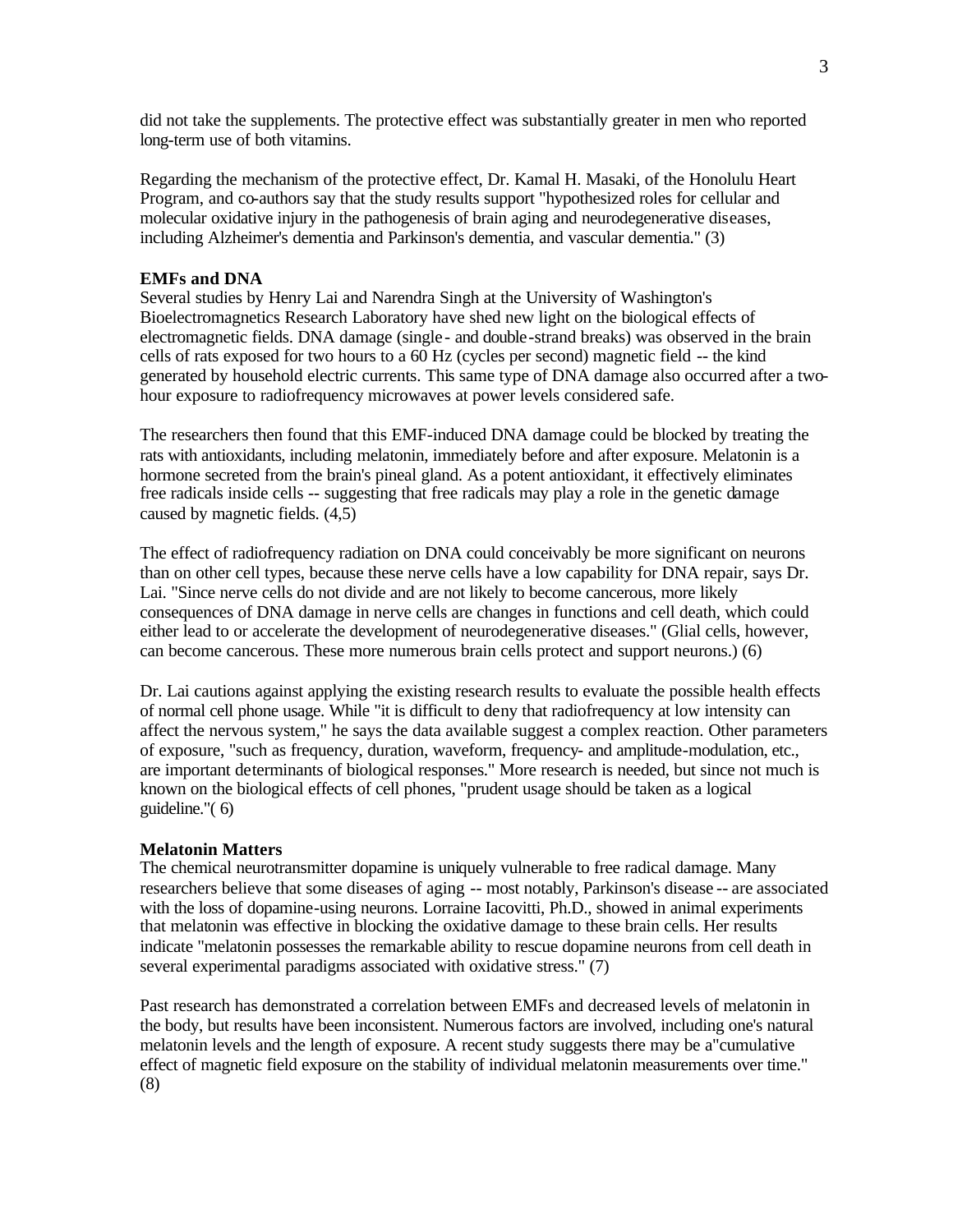EMFs are characterized by many variables, such as the orientation of the magnetic field and its polarity. In a study of electric utility workers, Dr. Jim Burch of Colorado State University has shown that certain EMF environments have a greater effect on melatonin levels. The key difference may be the polarization of the magnetic field.(9) Burch's preliminary results agree with a series of animal studies by Dr. Masamichi Kato at Hokkaido University School of Medicine, Sapporo, Japan. (10)

# **DNA Conducts Electricity**

Swiss scientists at the University of Basel reported in March 1999 that DNA conducts electricity as well as a good semiconductor. A few months later, a research team from the Georgia Institute of Technology actually observed the complicated process by which an electrical charge moves through DNA.

"It's not at all like a conductor or a wire," said lead author Dr. Gary B. Schuster. He compared the charge transport mechanism to the movement of a Slinky, the large spring used as a toy. When an electrical charge is injected into DNA, the DNA responds by changing its structure to pairs. This creates a local distortion that, just like the compression in a Slinky, can move in the DNA.

The charge transfer stops when it encounters a specific pairing of two chemical bases (guanine), where it then oxidizes the guanine and causes strand breaks that can lead to genetic mutations. (11)

Normally, DNA is capable of efficiently repairing itself. Through a homeostatic mechanism, cells maintain a delicate balance between spontaneous and induced DNA damage. By causing an increase in free radicals, however, EMFs may alter this balance.

## **Cell Division Errors and Aging**

A study published in the March 31, 2000 edition of Science indicates that the source of many, if not all illnesses of aging, may be due to gradual genetic changes. Lead researcher Danith Ly, Ph.D., theorized that genes go awry because they are damaged by free radicals.

"This study suggests that aging is really a disease of quality control. In this case the manufactured product is a new cell," says co-author Richard A. Lerner, M.D., president of The Scripps Research Institute. While the research is not conclusive, Lerner says the process begins slowly in middle age and gradually accelerates as we get older. In tissues throughout the body, an increase in cell division errors leads to altered gene expression which causes the loss of tissue function -- culminating in the diseases and conditions associated with human aging. (12)

In 1999, Swedish researchers exposed mice to EMFs generated by actual outdoor electric transmission power lines (220 kV). After 32 days of exposure, a highly significant change was observed in the animals' brain cells. The researchers said their "data indicate that transmission lines of this type may induce genotoxic effects in mice, seen as changes in the DNA migration."(13)

# **Heat Shock**

The Scripps study also revealed links to specific age-related disorders. In Alzheimer's disease, there was evidence for the overexpression of a small protein associated with heat shock. Other studies have confirmed the presence of alpha B-crystallin and other heat shock proteins in the brains of patients with Alzheimer's as well as in those with Parkinson's disease. Furthermore, the myelinproducing cells (oligodendrocytes) were among those most affected. (14-17)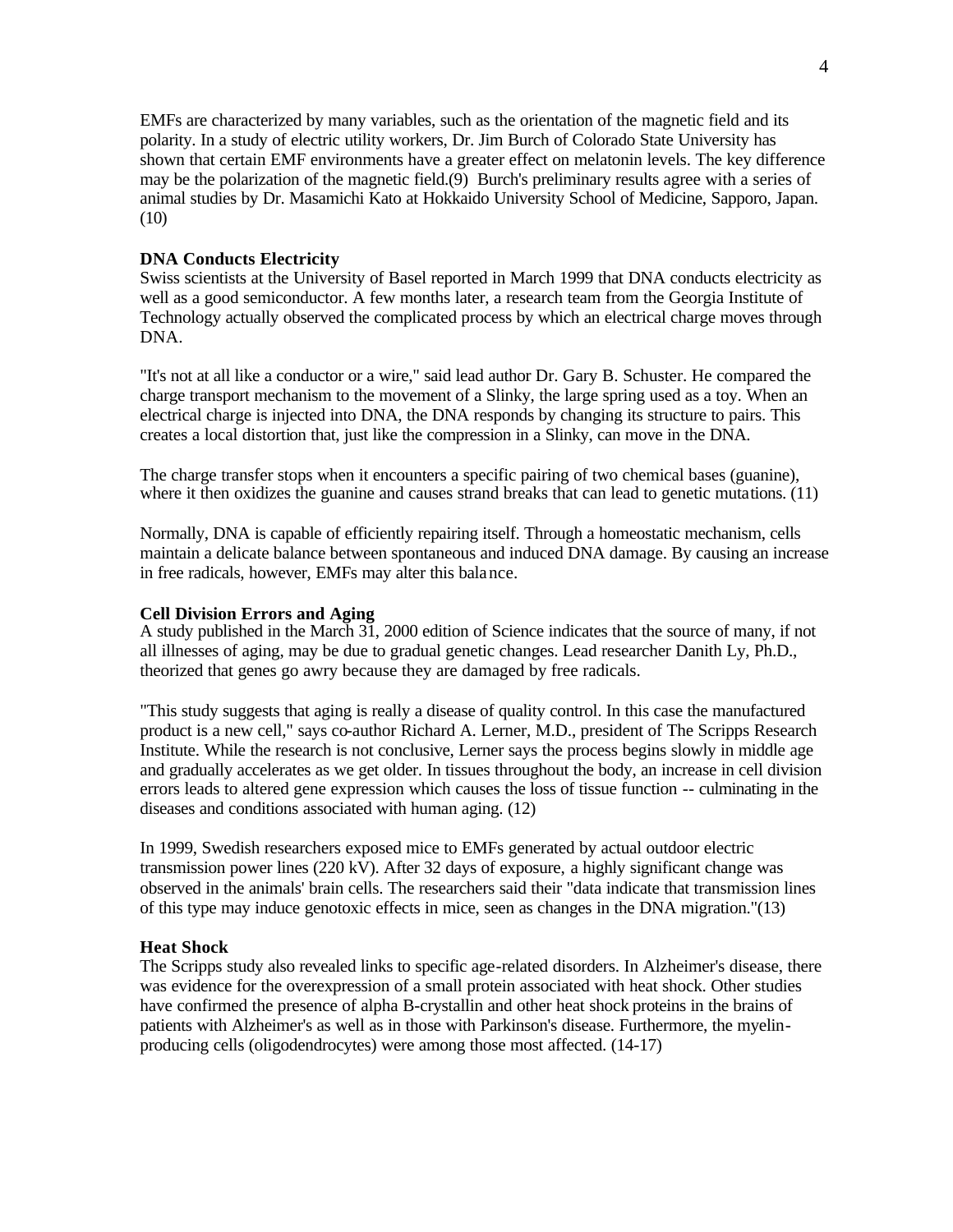Swedish researchers at the University of Goteborg have shown an association between Alzheimer's disease and altered lipid composition in myelin, indicating that demyelination is a primary event in late-onset form Alzheimer's disease. (18-19)

In a significant new study titled "Cell biology: Non-thermal heat-shock response to microwaves," worms were continuously exposed to microwave radiation of the sort emitted by cell phones. The researchers showed "that prolonged exposure to low-intensity microwave fields can induce heatshock responses in the soil nematode Caenorhabditis elegans. This effect appears to be non-thermal, suggesting that current exposure limits set for microwave equipment may need to be reconsidered." (20)

Keeping brain cells from overheating is one of the bloodstream's functions. Blood not only delivers oxygen, glucose, and nutrients, and removes toxins; it also cools the brain. An efficient cerebral vascular system enabled the evolution of intelligence, and healthy blood vessels continue to be necessary for proper cognitive function -- and for protection against neurodegenerative diseases - especially since both "epidemiologic and pathologic observations suggest that vascular factors may contribute to the development of Alzheimer's disease." (21)

The summer 1999 heat wave in the Midwest revealed another piece to the neurological health puzzle. The U.S. Centers for Disease Control found that psychiatric medicines could make the mentally ill especially vulnerable to death from intense summer heat. This is because antidepressants that target the brain can interfere with the body's thermoregulatory system. (22)

## **Heat Stress from EMFs**

To protect body tissue from being overheated, the Federal Communications Commission (FCC) has set the maximum allowed "specific absorption rate" (SAR) from cell phones at 1.6 W/Kg (watts per kilogram). This is partial-body exposure, as averaged over one gram of tissue. The whole -body threshold is 0.08 W/Kg.

This thermal threshold is itself problematical, because it is based on the body's ability to maintain homeostasis during heating from the radiofrequency radiation. But even if the body's thermoregulatory mechanism succeeds in distributing the heat and maintaining the temperature at the pre-irradiation value, a certain stress still develops.

A pioneer in the bioeffects of electromagnetic fields, Robert O. Becker, M.D., emphasizes the role of EMFs in producing stress. In his landmark 1990 book, Cross Currents: The Perils of Electropollution; The Promise of Electromedicine, he points out that exposure to any abnormal electromagnetic field produces a stress response. After prolonged exposure, the body's stress response system can be exhausted and the immune system compromised. In such a state, animals and humans could become more susceptible to cancer and infectious diseases.

Dr. Becker refers to experiments conducted in the early 1980s by the U.S. Air Force School of Aerospace Medicine that were reported in the September 1986 issue of Scientific American. Test animals were continuously exposed for long periods to microwaves at a power density twenty times lower than the safe thermal level. They developed a fourfold increase in cancers of the pituitary, thyroid, and adrenal glands -- the primary organs through which the body mediates stress.

The cellular stress response is a protective mechanism that enables cells to survive. It is activated by a wide variety of environmental stimuli, such as high temperature, oxygen starvation, and heavy metals, as well as EMFs. Cells essentially perceive man-made electromagnetic fields as potentially harmful.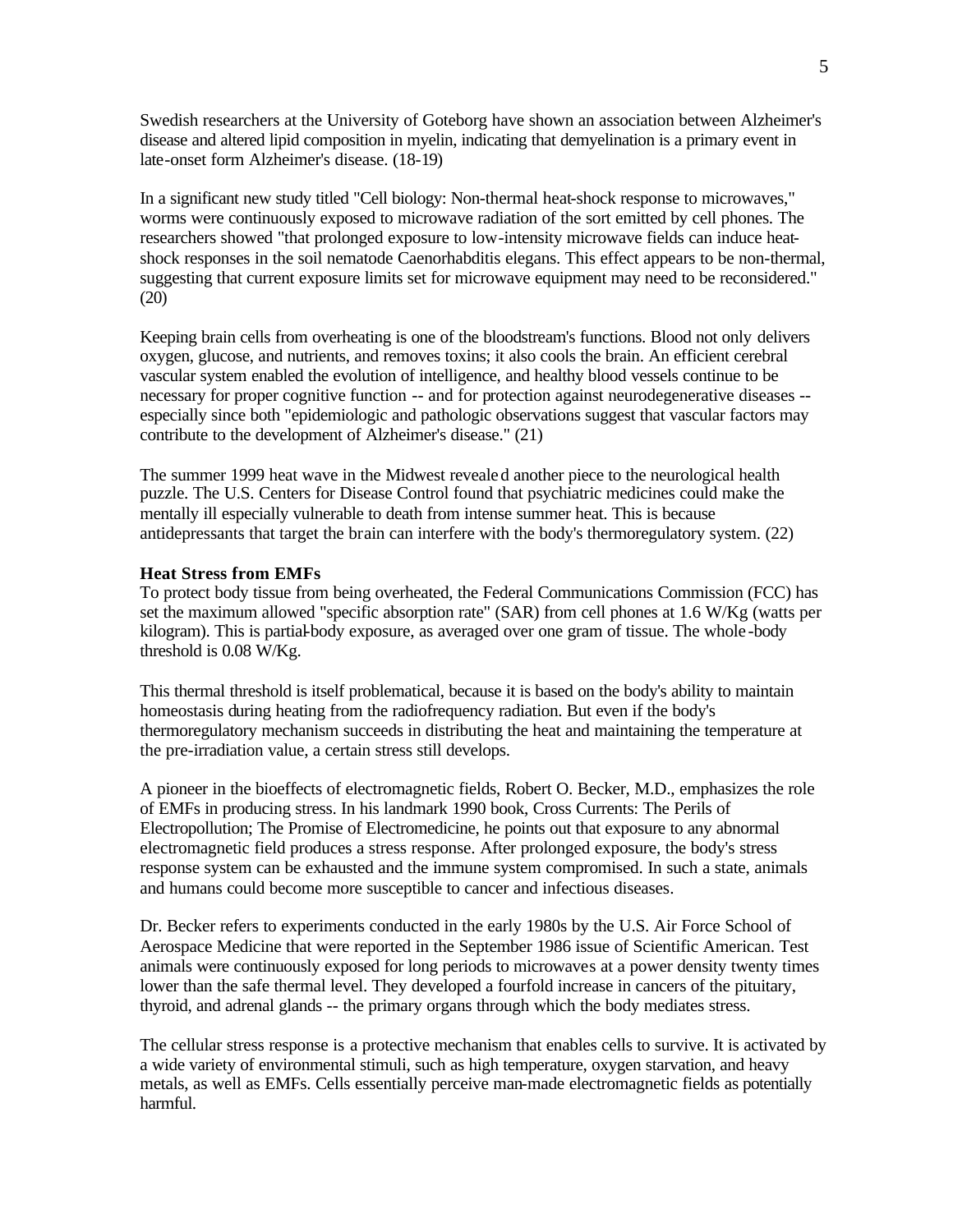# **Thermal vs. Non-Thermal Stress Response**

Ongoing research by Columbia University scientists Reba Goodman and Martin Blank has focused on how EMFs cause stress in cells. They found that the "cellular response to low frequency magnetic fields is activated by unusually weak stimuli, and involves pathways only partially associated with heat shock stress." (23)

To provide a more realistic basis for new cell phone safety standards, Goodman and Blank have recently focused on the bioeffects of radiofrequency radiation. They discovered remarkable similarities in the biological responses to both the low and the high frequency fields emanating from cell phones. What's more, preliminary results showed that "the energy required to induce stress proteins with low frequency EM fields is 14 orders of magnitude lower than required by temperature increase." (24)

Not only did they find it possible to differentiate between thermal and non-thermal stress, but the stress proteins induced by low frequency served as "biomarkers" to monitor the early stages of the cellular stress reaction to EMFs -- prior to activation by increased temperature. They believe this will make it is possible to establish a lower, more accurate safety threshold for cell phones and towers.

# **Electromagnetic Fields and Enzymes**

Another pathway by which living organisms are influenced by radiofrequency radiation in a nonthermal way may be through an alteration in the activity of important enzymes. A well-studied example is ornithine decarboxylase (ODC), an enzyme involved in the regulation of cell growth. High ODC activity is characteristic of the unregulated growth of tumor cells, and ODC activity has been shown to be sensitive to both extremely low frequency magnetic fields and to radiofrequency fields. (25,26)

Scientists are learning more and more about intracellular communication pathways. Signals originating at the cell membrane initiate a production sequence of enzyme "cascades" within the cell. These signaling pathways are proving to be sensitive to weak EMFs. (27,28)

In his summary of "Cell and Molecular Biology Associated with Radiation Fields of Mobile Telephones," longtime EMF researcher Dr. W. Ross Adey writes: "Microwave bioeffects at the cellular level support concepts of athermal responses not mediated by tissue heating. A spectrum of these biological responses show dependence on ELF amplitude- or pulse-modulation of the imposed fields. Cell membranes have been identified as the site of transduction of many of these responses, with initiation of enzyme cascades that chemically couple cell surface radiofrequency signals to intracellular systems, including some that reach cell nuclei and regulate processes of cell growth and division." (29)

#### **Programmed-Cell-Death**

Dr. Adey also points to evidence that suggests these same enzyme cascades have probable continuing roles in programmed-cell-death (apoptosis), in the promotional phase of tumor formation, and in the pathophysiology of certain neurodegenerative diseases such as Parkinson's and Alzheimer's.

In the process of programmed-cell-death, caspase enzymes are unleashed to destroy cells that are abnormal or are no longer needed. In Lou Gehrig's disease (ALS), scientists believe the process of caspase-mediated apoptosis is misdirected and begins to destroy neurons. (30)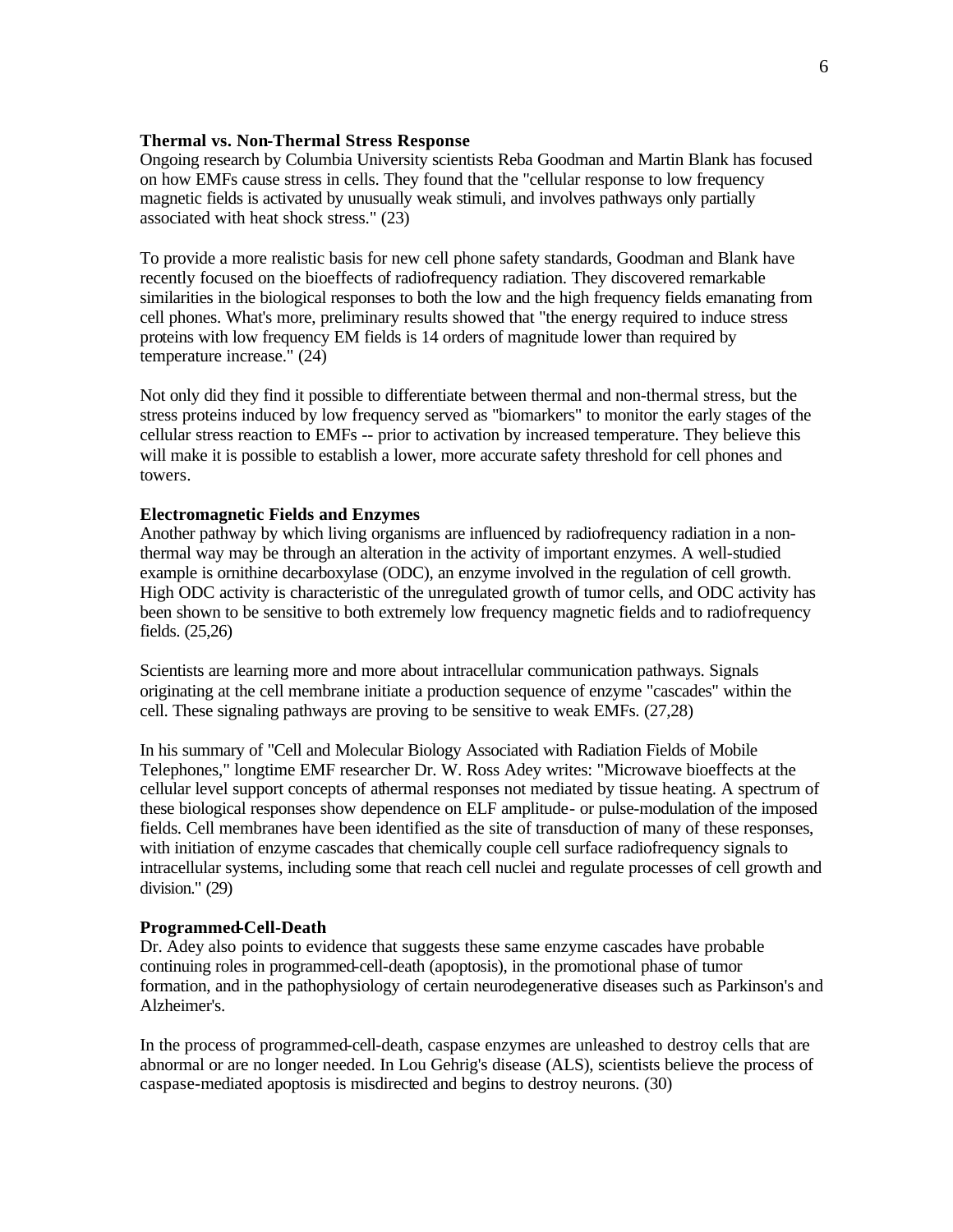Researchers at Howard Hughes Medical Institute and at Harvard Medical School have identified an enzyme that may be involved in the pathogenesis of Alzheimer's disease. Calpain, a calciumdependent cysteine protease, appears to be a common mechanistic link between the death of primary cortical neurons and known causes of neurotoxic damage, including oxidative stress, excitotoxic chemicals, and oxygen starvation. (31)

# **Enzymes and Free Radicals**

Reduced activity of a key mitochondrial enzyme complex has been observed in the brains of patients with Alzheimer's disease. Neuroscientists at Cornell University think a reduction in alphaketoglutarate dehydrogenase complex (KGDHC) may be responsible for the decreases in brain metabolism characteristic of many neurodegenerative disorders. Their research suggests "KGDHC participates in a deleterious cascade of events related to oxidative stress that are critical in selective neuronal loss in neurodegenerative diseases." (32,33)

Much of this intracellular signaling is mediated by free radicals. Like so many processes, enzyme kinetics re also affected by radical pair recombination rates. Research conducted at Stanford University's Department of Radiation Oncology suggests that although a magnetic field may induce only a very small change in radical pair recombination rate, "the effect on the enzyme reaction rate is considerably larger, for example, by a factor of 1 to 100." (34)

Related research by chemists at the University of Utah found that a decrease in the activity of a vitamin B12-dependent enzyme was likely caused by an applied magnetic field which changed the behavior of free radical pairs. (35)

# **OUR ELECTRICAL BRAIN AND ENVIRONMENT**

## **Inhibitory Neurons Use Electrical Connections**

Until very recently it was thought that neurons can communicate only by using chemical neurotransmitters that travel across the gaps (synapses) between them. In 1999, Brown University researchers discovered a network of inhibitory neurons able to communicate directly with one another through electrical connections -- a previously unknown type of brain circuitry.

According to neuroscience professor Barry Connors, electrical synapses may allow these neurons to generate activity over a large area of the brain. They may be acting as the brain's "pacemaker" by creating some of the brain's rhythmic electrical activity, which can be measured by an electroencephalogram (EEG).

Inhibitory neurons prevent the brain from quickly spinning out of control into hyperexcited states. Their malfunction is involved in autism and ADHD, as well as in memory disorders, neural trauma, and addictions. They also play a role in a wide range of psychiatric conditions, such as depression, obsessive-compulsive disorders, and schizophrenia.

This electric neural network is especially suited to regulating higher brain functions, explains Connors. "Most of the time it is not doing anything, but it becomes active when the brain's activity increases to a high level . . . and may act like the governor on the engine of the cortex, keeping excitability from running away and becoming an epileptic seizure." (36)

Researchers at Israel's Weizmann Institute of Science recently discovered that inhibitory neurons are far more diverse than previously thought and have an extremely sophisticated system of controlling other neurons. They build complex synaptic connections onto thousands of neighboring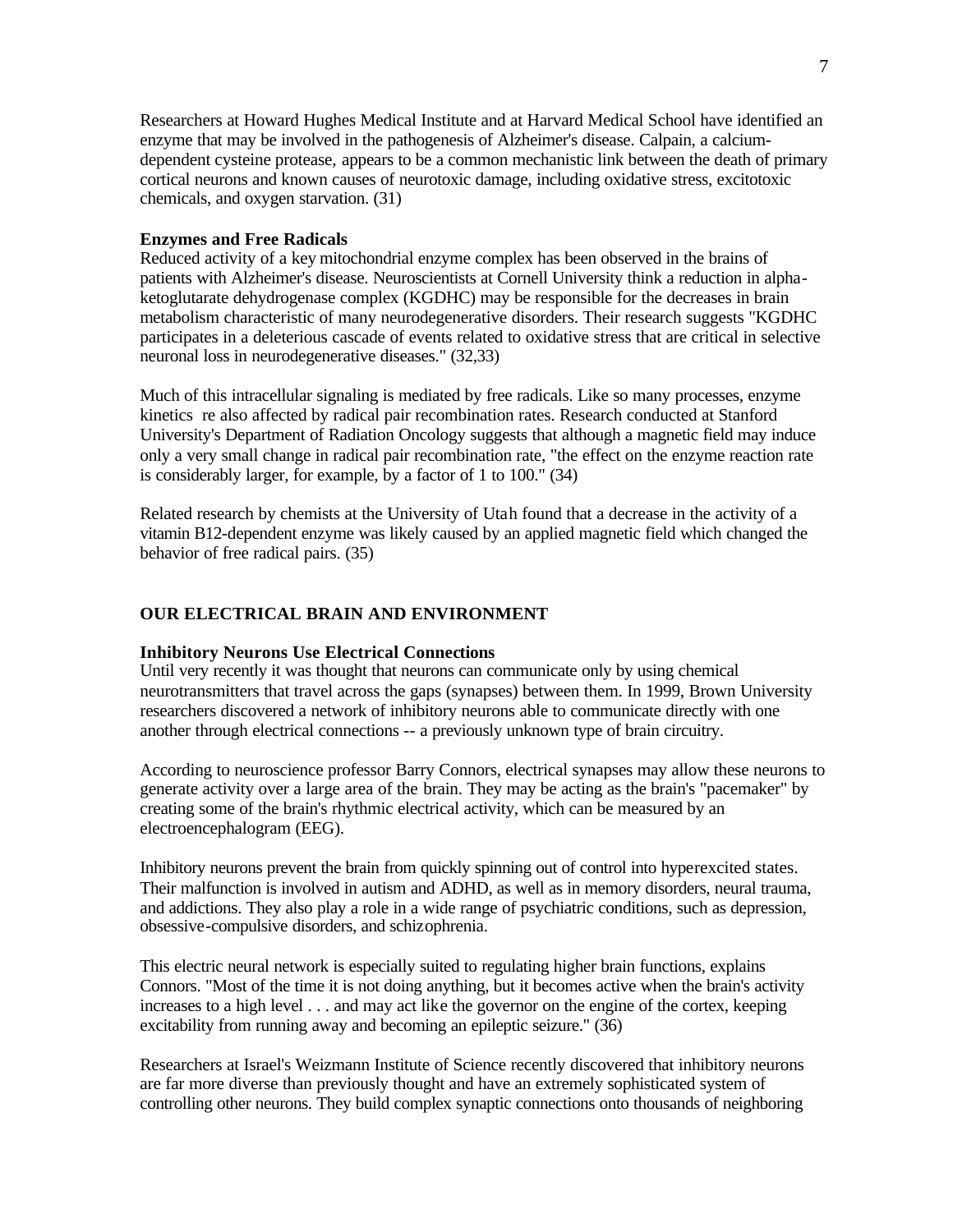neurons. These synapses then act as fast-switching "if-then" filtering gates which allow inhibition to be selectively applied -- at the exact millisecond and to the right degree. This allows a small group of inhibitory neurons to simultaneously give personal attention to the activity of each of the neurons to which they are connected. (37)

# **Electrical Rhythms in the Thalamus**

Another newly recognized electrical aspect of the brain involves the thalamus, a crucial region that helps filter sensory information from the environment. As a communication hub, the thalamus plays a central role in the brain's ability to perceive, interpret, and respond.

Dr. Rodolfo Llinas, a professor of physiology at New York University School of Medicine, has demonstrated that the frequency of brain's electrical system is slower in the thalamus during sleep and much higher when a person is awake. He observed that patients suffering from Parkinson's disease had low frequency oscillations in their brain patterns when awake, instead of the usual high frequency ones. Part of the thalamus' intricate network seemed to be still asleep, causing havoc in the brain's perception of the internal and external environments.

At the October 1999 Society for Neuroscience meeting, Llinas suggested that these abnormal rhythms may be a common thread underlying Parkinson's disease, depression, epilepsy, obsessivecompulsive disorder, chronic pain, and tinnitis. (38)

# **Our Electromagnetic Environment**

From fertilization to final heartbeat, we are electrical beings. Death is even defined as the end of electrical activity in the brain. We have evolved within a narrow range of physical parameters (temperature, pressure, gravity), but more than any other aspect of nature we have altered our electromagnetic environment -- immersing ourselves in a sea of man-made EMFs that only a century ago were unknown to life.

Only now are we beginning to realize how a small increase in global temperature can have complex consequences. We know even less about the true repercussions of the unnatural electromagnetic radiation we are creating. This revolutionary modification of a fundamental aspect of life is untested for long-term safety. Furthermore, epidemiological effects of EMFs are difficult to measure, because few control groups exist. (It's interesting to note that the Amish population has a lower prevalence of dementia.). (39)

Despite industry assurances of safety, an increasing number of scientists and citizens are insisting on caution -- the precautionary principle of prudent avoidance -- until we know much more about the bioeffects of EMFs, especially those associated with cell phones and transmission towers.

## **Cell Phone Legislation**

"It is inappropriate that critical health and safety studies lag behind the vast expansion of cellular telephone marketing." This is the rationale for a new consumer-oriented cellular telephone bill -- the first such legislation in the United States -- introduced by California Senator Tom Hayden in February 2000.

"We think this bill makes a lot of sense," says the executive director of the National Brain Tumor Foundation. "It's just a precautionary measure." Opposing the bill is the Cellular Carriers Association of California, which says the industry was "continuing to look at everything possible to make sure the service was safe."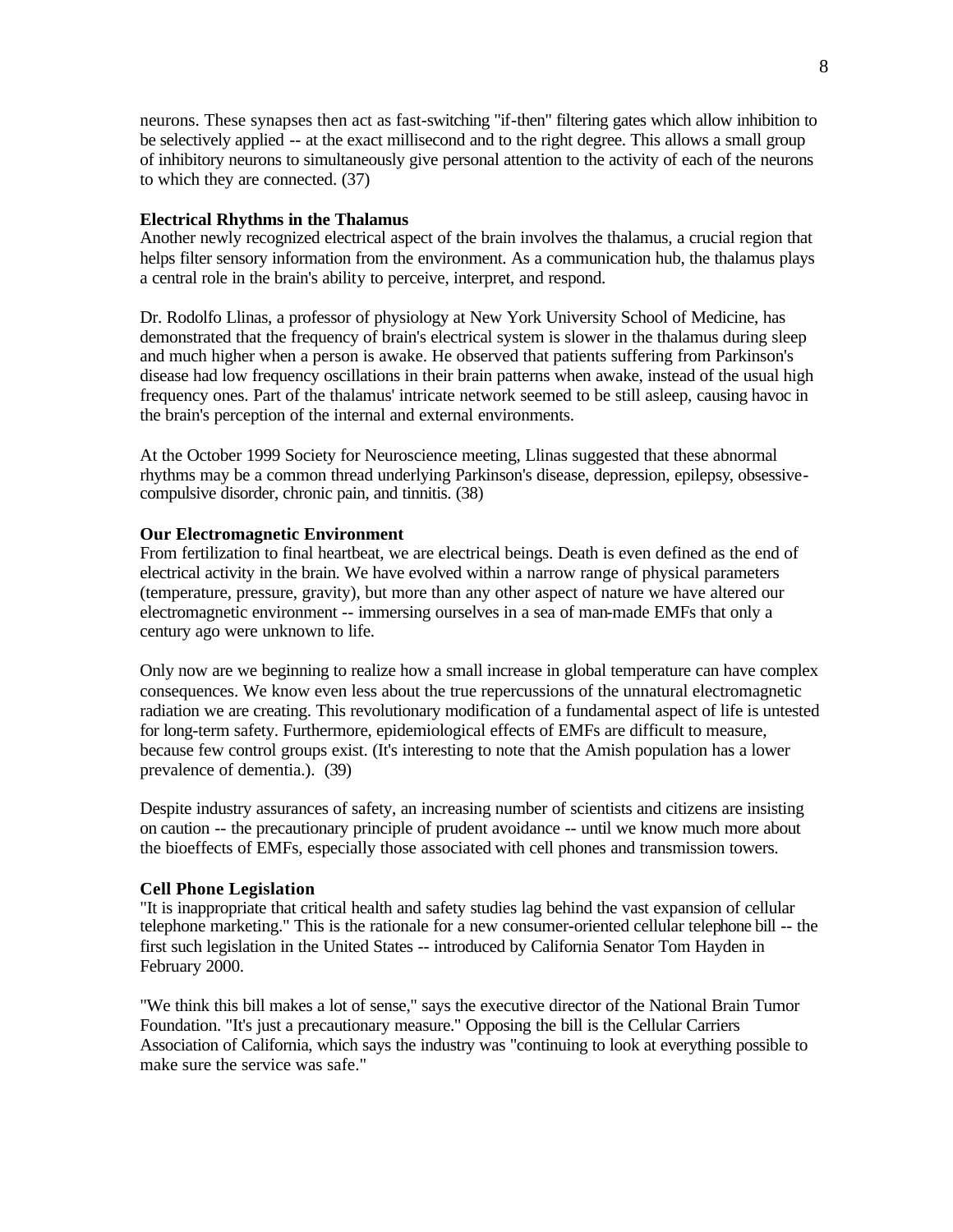The editor of *Microwave News*, Louis Slesin, Ph.D., disagrees, noting that spending on safety research has been ridiculously small. "After all, when a device is pumping radiofrequency/microwave energy into a complex electrical system like the brain, it would seem natural to ask if it changes the way that system works. Instead, no cognitive studies of mobile phones were done until the last couple of years, and none has ever been done in the United States." (40)

In May 2000 SB 1699 was approved by the California Senate. If it becomes law, it will require the State Department of Health Services to conduct a review of existing research concerning the health effects of cellular telephones and to report its findings to the Legislature by July 1, 2001. This bill would also require the Director of Health Services to advise the Legislature regarding the need for additional research and legislative action regarding the use of cellular telephones. (41)

# **Transmission Towers**

The most contentious issue surrounding cell phones is the safety of long-term, low-dose irradiation from their transmission towers. People throughout the world are expressing their opposition to the presence of these techno-monuments in their neighborhood. Often it's simply because the towers are ugly and their flashing red lights are annoying. But that's just the tip of the iceberg: what we can see.

Unfortunately, our five senses cannot perceive the bulk of the iceberg: invisible radiation from transmitters atop the towers. Our exquisitely sensitive brains probably can, though, and are capable of responding to wireless radiation in subtle yet significant ways.

The Scottish Parliament's Transport and the Environment Committee reviewed research into the health effects associated with wireless radiation. They listened to the concerns of communities and individuals across Scotland, as well as reviewed testimonies submitted from other parts of England and the world.

In March 2000, the committee recommended that all telecommunication towers, including cell phone transmission towers, should be required to apply for planning permissions, and local authorities should adopt a precautionary approach:

"Based on the evidence received, the Committee considers that there is reasonable doubt about the health risks and recommends that health should be viewed as a material planning consideration and a precautionary approach should be adopted at a national level allowing for local flexibility. The Committee considers that areas such as schools, nurseries, hospitals, and residential areas may be considered sensitive for environmental health reasons." (42)

## **The Salzburg Resolution**

In Austria, on June 7-8, 2000, experts from around the world gathered at a conference on "Cell Tower Siting: Linking Science & Public Health," which was organized on behalf of the government of the federal state of Salzburg. According the Salzburg Resolution on Mobile Telecommunication Base Stations:

"Presently the assessment of biological effects of exposures from base stations in the low-dose range is difficult but indispensable for protection of public health. There is at present evidence of no threshold for adverse health effects.

"Recommendations of specific exposure limits are prone to considerable uncertainties and should be considered preliminary. For the total of all high-frequency irradiation a limit value of 100 mW/m2  $(10 \mu W/cm2)$  is recommended.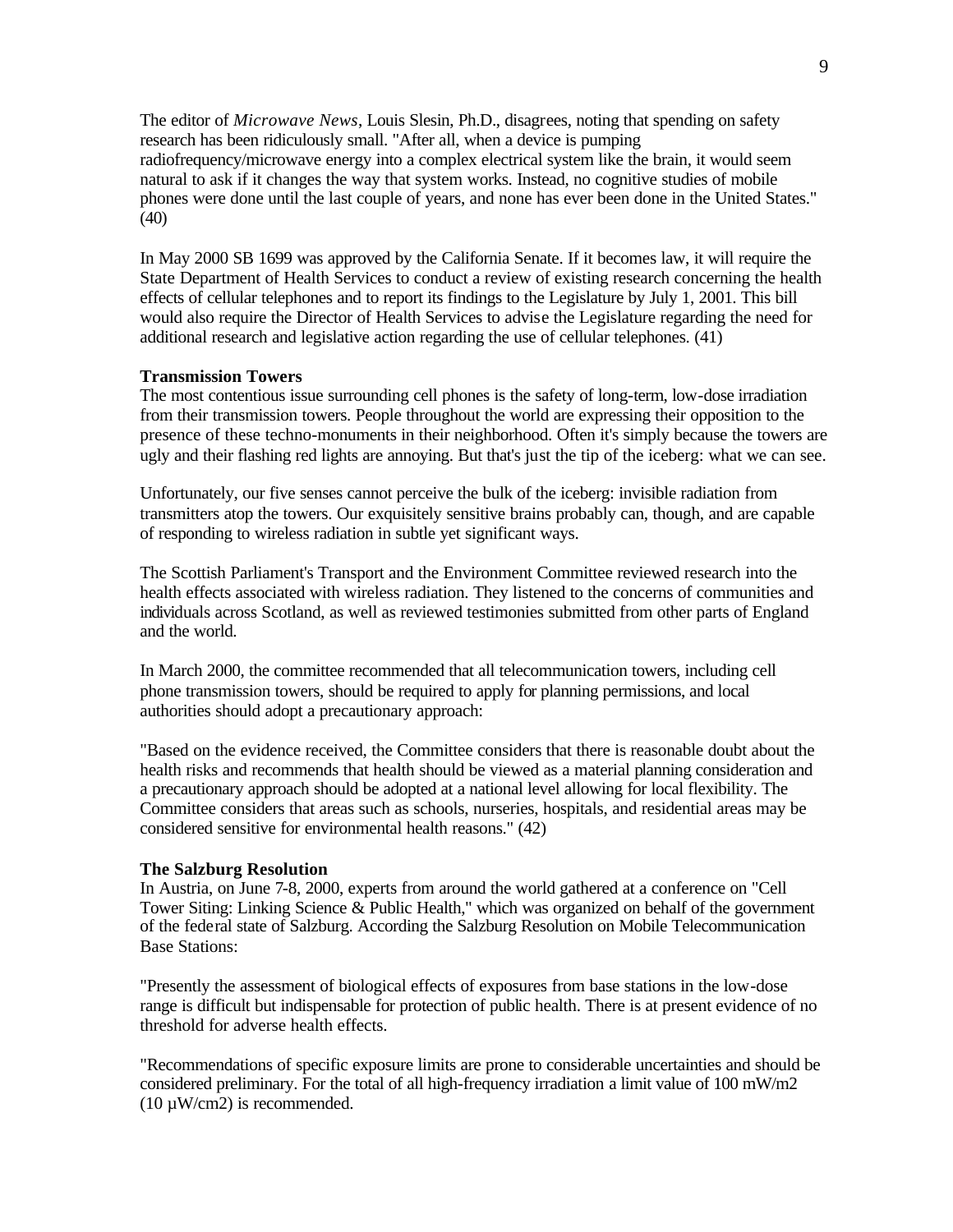"For preventive public health protection a preliminary guideline level for the sum total of all emissions from ELF pulse modulated high-frequency exposure facilities, such as GSM base stations, of 1 mW/m2 (0.1  $\mu$ W/cm2) is recommended." 43 [milliwatts per square meter (microwatts per square centimeter)].

## **Commentary**

Cell phones have many functional benefits and despite their downside are likely to be with us for a long time (as the internal partial-combustion engine has been). In the author's opinion, however, they are well on their way to becoming the "cigarettes" of this century. Already banned in some restaurants because of the annoying secondhand sound waves emanating from their users, cell phones may eventually be shunned for much more compelling reasons -- as the bioeffects of their microwaves are better understood.

The way cell phones are practically given away is reminiscent of how cigarettes were introduced into new markets. Eventually, phones too will probably have to carry warning labels that escalate in severity over the years. And, few people will be surprised if it's ultimately revealed that the telecommunications industry knew more about the negative effects of cell phone usage than they le t on.

Today, we view classic films with a mixture of amusement and amazement as movie stars constantly smoke cigarettes in the most inappropriate situations, from baby rooms to bomb shelters. In the future, when we look back at today's media celebration of cell phones, will we cringe at the sight of people holding these powerful electronic devices to their brains?

# **References**

1. The British Expert Group report on Mobile Phones and Health (http://www.iegmp.org.uk/IEGMPtxt.htm)

2. Scaiano JC, Cozens FL, McLean J, Model for the rationalization of magnetic field effects in vivo. Application of the radical-pair mechanism to biological systems.Photochem Photobiol 1994 Jun;59(6):585-89.

3. Masaki KM, et al., Vitamins E and C protect against dementia, cognitive decline in elderly men. Neurology 2000;54:1265-72.

4. Lai H, Singh NP, Melatonin and N-tert-butyl-alpha-phenylnitrone block 60-Hz magnetic fieldinduced DNA single and double strand breaks in rat brain cells. J Pineal Res 1997 Apr;22(3):152- 62.

5. Lai H, Singh NP, Melatonin and a spin-trap compound block radiofrequency electromagnetic radiation-induced DNA strand breaks in rat brain cells. Bioelectromagnetics 1997;18:446-54.

6. Lai H, Neurological effects of radiofrequency electromagnetic radiation, Mobile Phones and Health, Symposium, October 25-28, 1998, University of Vienna, Austria. (http://www.emfguru.com/Research/dr-henry.html)

7. Iacovitti L, Stull ND, Johnston K, Melatonin rescues dopamine neurons from cell death in tissue culture models of oxidative stress. Brain Res 1997 Sep 12;768(1-2):317-26.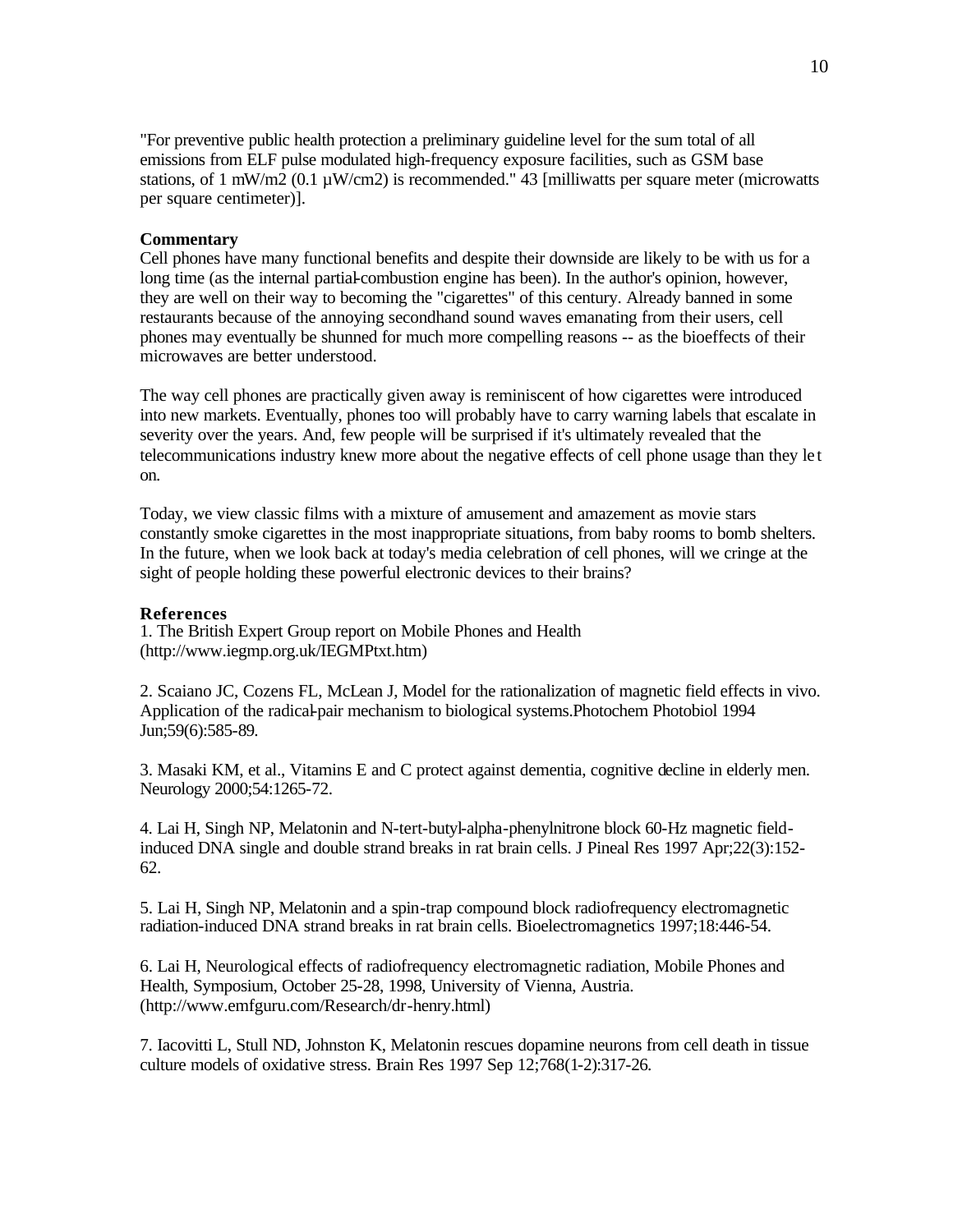8. Graham C, Cook MR, Sastre A, Riffle DW, Gerkovich MM, Multi-night exposure to 60 Hz magnetic fields: effects on melatonin and its enzymatic metabolite. J Pineal Res 2000 Jan;28(1):1-8.

9. Burch JB, Reif JS, Noonan CW, Yost MG, Melatonin metabolite levels in workers exposed to 60- Hz magnetic fields: work in substations and with 3-phase conductors. J Occup Environ Med 2000 Feb;42(2):136-42.

10. Kato M, Honma K, Shigemitsu T, Shiga Y, Circularly polarized 50-Hz magnetic field exposure reduces pineal gland and blood melatonin concentrations of Long-Evans rats. Neurosci Lett 1994 Jan 17;166(1):59-62.

11. Henderson PT, Jones D, Hampikian G, Kan Y, Schuster GB, Long-distance charge transport in duplex DNA: the phonon-assisted polaron-like hopping mechanism. Proc Natl Acad Sci U S A 1999 Jul 20;96(15):8353-58.

12. Ly D, Lockhart D, Lerner R, Schultz P, Mitotic misregulation and human aging. Science 2000 Mar 31;287(5462):2486-92.

13. Svedenstal BM, Johanson KJ, Mattsson MO, Paulsson LE, DNA damage, cell kinetics and ODC activities studied in CBA mice exposed to electromagnetic fields generated by transmission lines. In Vivo 1999 Nov-Dec;13(6):507-13.

14. Renkawek K, Stege GJ, Bosman GJ, Dementia, gliosis and expression of the small heat shock proteins hsp27 and alpha B-crystallin in Parkinson's disease. Neuroreport 1999 Aug 2;10(11):2273- 76.

15. Renkawek K, Voorter CE, Bosman GJ, van Workum FP, de Jong WW, Expression of alpha Bcrystallin in Alzheimer's disease. Acta Neuropathol (Berl) 1994;87(2):155-60.

16. Shinohara H, Inaguma Y, Goto S, Inagaki T, Kato K, Alpha B crystallin and HSP28 are enhanced in the cerebral cortex of patients with Alzheimer's disease. J Neurol Sci 1993 Nov;119(2):203-8.

17. Lowe J, Errington DR, Lennox G, Pike I, Spendlove I, Landon M, Mayer RJ, Ballooned neurons in several neurodegenerative diseases and stroke contain alpha B crystallin. Neuropathol Appl Neurobiol 1992 Aug;18(4):341-50.

18. Wallin A, Gottfries CG, Karlsson I, Svennerholm L, Decreased myelin lipids in Alzheimer's disease and vascular dementia. Acta Neurol Scand 1989 Oct;80(4):319-23.

19. Svennerholm L, Gottfries CG, Membrane lipids, selectively diminished in Alzheimer brains, suggest synapse loss as a primary event in early-onset form (type I) and demyelination in late-onset form (type II). J Neurochem 1994 Mar;62(3):1039-47.

20. de Pomerai D, Daniells C, David H, Allan J, Duce I, Mutwakil M, Thomas D, Sewell P, Tattersall J, Jones D, Candido P, Cell biology: Non-thermal heat-shock response to microwaves. Nature 405:6785 (2000) 417-18.

21. Di Iorio A, Zito M, Lupinetti M, Abate G, Are vascular factors involved in Alzheimer's disease? Facts and theories. Aging (Milano) 1999 Dec;11(6):345-52.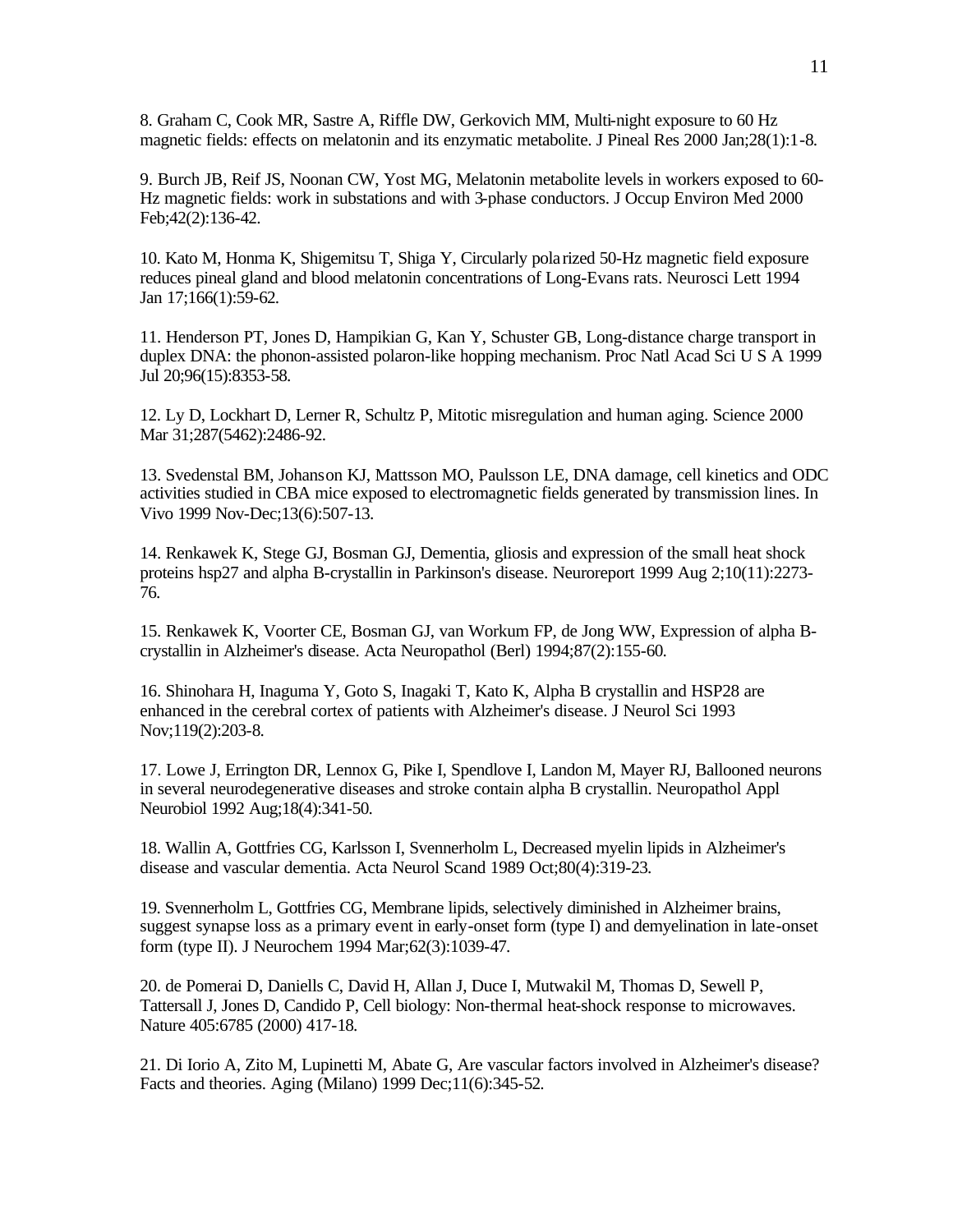22. Heat Deaths Linked To Medications. Cox News Service, April 17, 2000.

23. Blank M, Goodman R, Electromagnetic fields may act directly on DNA. J Cell Biochem 1999 Dec 1;75(3):369-74.

24. Goodman R, Blank, M, Biologically based safety standards for cell phones: discriminating between heat and magnetic fields. Radiofrequencies and Modulations Applied in Wireless Communication: Biological Effects and Safety Concerns, Bioelectromagnetic Society workshop, February 4, 2000.

25. Byus CV, Pieper SE, Adey WR, The effects of low-energy 60-Hz environmental electromagnetic fields upon the growth-related enzyme ornithine decarboxylase. Carcinogenesis 1987 Oct;8(10):1385-89.

26. Byus CV, Kartun K, Pieper S, Adey WR, Increased ornithine decarboxylase activity in cultured cells exposed to low energy modulated microwave fields and phorbol ester tumor promoters. Cancer Res 1988 Aug 1;48(15):4222-26.

27. Engstrom S, Fitzsimmons R, Five hypotheses to examine the nature of magnetic field transduction in biological systems. Bioelectromagnetics 1999 Oct;20(7):423-30.

28. Adey WR, Biological effects of electromagnetic fields. J Cell Biochem 1993 Apr;51(4):410-16.

29. Adey WR, Cell and molecular biology associated with radiation fields of mobile telephones. Bioelectromagnetics Research, University of California, Riverside. (http://www.electric words.com/adey/adeyoverview2.html)

30. Li M, Ona VO, Guegan C, Chen M, Jackson-Lewis V, Andrews LJ, Olszewski AJ, Stieg PE, Lee JP, Przedborski S, Friedlander RM, Functional role of caspase-1 and caspase-3 in an ALS transgenic mouse model. Science 2000 Apr 14;288(5464):335-39.

31. Lee MS, Kwon YT, Li M, Peng J, Friedlander RM, Tsai LH, Neurotoxicity induces cleavage of p35 to p25 by calpain. Nature 2000 May 18;405(6784):360-64

32. Gibson GE, Park LC, Zhang H, Sorbi S, Calingasan NY, Oxidative stress and a key metabolic enzyme in Alzheimer brains, cultured cells, and an animal model of chronic oxidative deficits. Ann N Y Acad Sci 1999;893:79-94.

33. Gibson GE, Park LC, Sheu KF, Blass JP, Calingasan NY, The alpha-ketoglutarate dehydrogenase complex in neurodegeneration. Neurochem Int 2000 Feb;36(2):97-112.

34. Eichwald C, Walleczek J, Model for magnetic field effects on radical pair recombination in enzyme kinetics. Biophys J 1996 Aug;71(2):623-31.

35. Harkins TT, Grissom CB, Magnetic field effects on B12 ethanolamine ammonia lyase: evidence for a radical mechanism. Science 1994 Feb 18;263(5149):958-60.

36. Gibson JR, Beierlein M, Connors BW, Two networks of electrically coupled inhibitory neurons in neocortex. Nature 1999 Nov 4;402(6757):75-79.